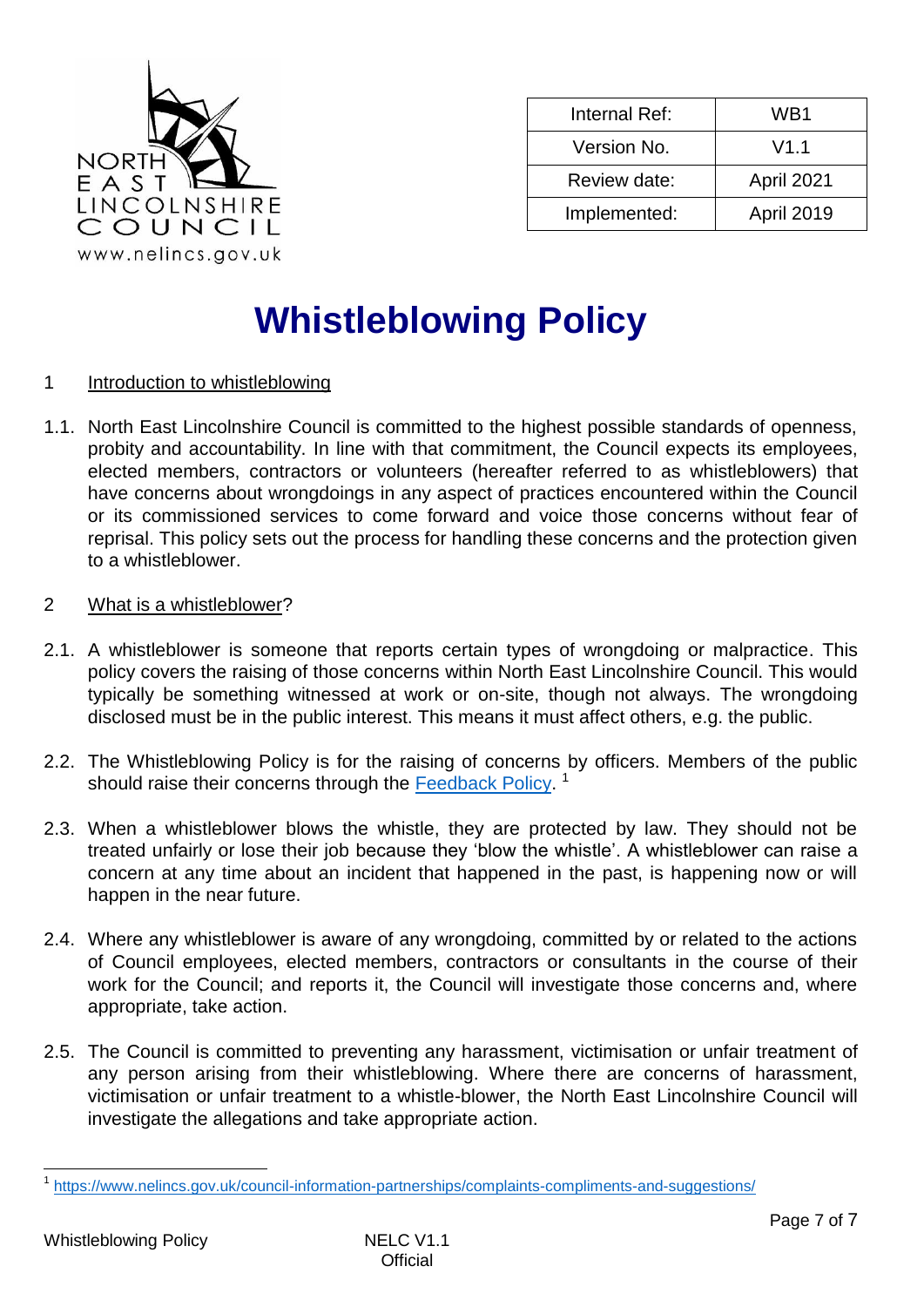# Steps of the process for someone who wishes to raise a whistleblowing concern:

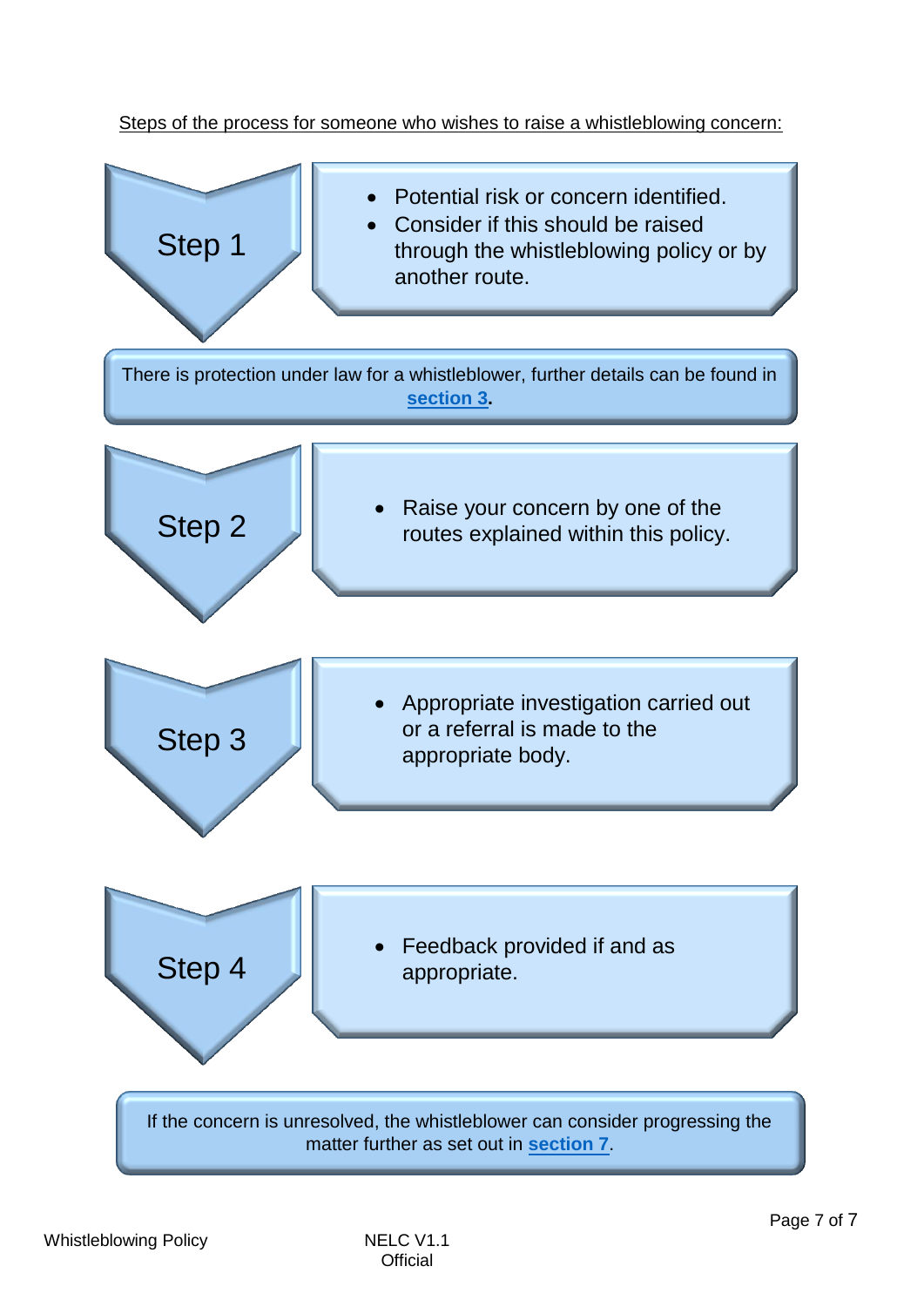# <span id="page-2-0"></span>3 What protection does a whistleblower have under law?

- 3.1. The law protects those reporting any whistleblowing concerns listed below in 4.1.
- 3.2. Every whistleblower should feel that it is safe and acceptable to raise concerns so that they can be investigated and action taken as soon as possible. This policy aims to ensure that a whistleblower should not be concerned about the following:
	- Fear of reprisal or victimisation (e.g. loss of job)
	- Too much to lose (e.g. reputation, damage to career)
	- Feelings of disloyalty
	- Worries about who may be involved
	- No proof, only suspicions
	- Fear of repercussions if there is no evidence or the concern is proved wrong
- 3.3. When a disclosure is made in the public interest and in accordance with this policy, that whistleblower has legal protection from harassment or victimisation because of the disclosure. This is called a 'protected disclosure'.
- 3.4. PIDA (Public Interest Disclosure Act) will protect a whistleblower making a Protected Disclosure, irrespective of whether or not the disclosure relates to information gained in the course of their employment (e.g. a protected disclosure made by a whistleblower acting as a service user would still fall under the PIDA protection).
- 3.5. Independent advice can be sought from organisations such as Citizens' Advice should any individual be unsure whether their disclosure would be protected.
- 4 When concerns should be raised
- 4.1. Whistleblowing is the term used when a whistleblower passes on information concerning a wrongdoing. The wrongdoing will typically (although not necessarily) be something witnessed at work. To be covered by whistleblowing law, a whistleblower who makes a disclosure must reasonably believe two things:
	- They are acting in the public interest. This means in particular that personal grievances and complaints are not usually covered by whistleblowing law.
	- They must reasonably believe that the disclosure shows past, present or likely future wrongdoing.
- 4.2. There are various reasons why a whistleblower would raise a concern within the Council. See below examples of the types of concerns that would be classed as a whistleblowing concern. If any of the below apply to a raised concern then it should be processed as a whistleblowing concern.
	- a) A criminal offence (e.g. fraud, corruption or theft) has been/is likely to be committed;
	- b) A person has failed, is failing or is likely to fail to comply with any legal obligation to which they are subject;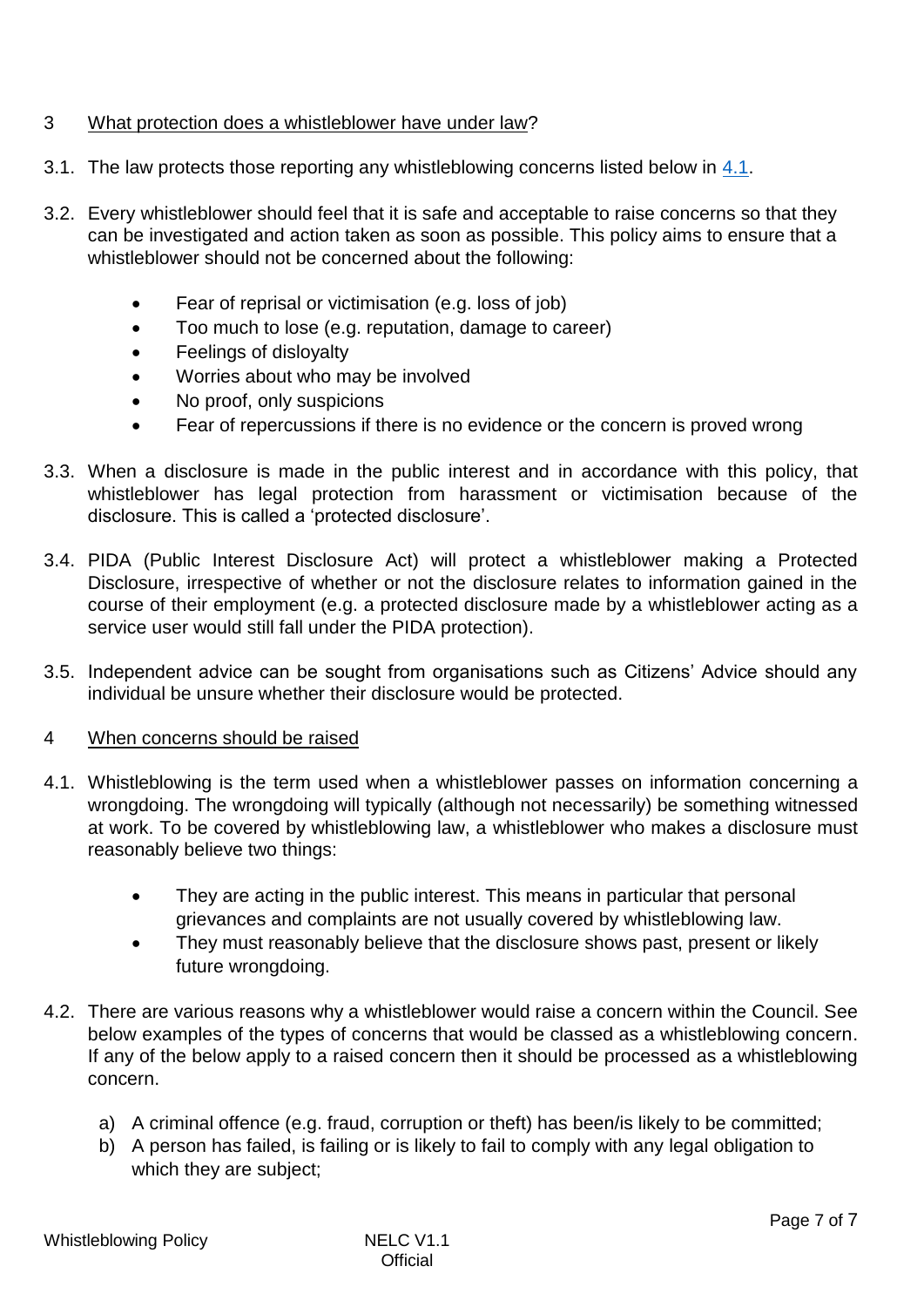- c) A miscarriage of justice has been/is likely to occur;
- d) The health or safety of any individual has been/is likely to be endangered;
- e) The environment has been/is likely to be damaged;
- f) Public funds are being used in an unauthorised manner;
- g) The Council's Constitution has not been observed or is being breached;
- h) Physical, sexual and/or mental abuse by an officer on a service user is taking place;
- i) Unlawful discrimination is occurring in relation to the legally protected characteristics of age, disability, gender reassignment, marriage and civil partnership, pregnancy and maternity, race, religion and belief, sex, and sexual orientation;
- j) Any other form of improper action or conduct is taking place. This could include breaches of the 'Nolan' Principles of Conduct Underpinning Public Life;
- k) Information relating to any of the above is being deliberately concealed or attempts are being made to conceal the same.

#### 4.3. Allegations regarding individuals who work with children or adults

- 4.4 In cases concerning allegations about individuals who work with children or adults, they will be reported to the Local Authority Designated Officer (LADO). Even those allegations that on the face of it may appear relatively insignificant, must be followed up and examined by someone independent of the organisation. The LADO fulfils this independent role and, on receipt of any such allegation, is responsible for liaising with the relevant professionals and the co-ordination and monitoring of subsequent actions.
- 4.5 Whenever possible, concerns should be raised in writing and set out the background. Those who do not feel able to put their concern in writing can telephone or meet an appropriate officer. The earlier the concern is raised, the easier it is for someone to take action. Further information on the role and responsibilities of the Local Safeguarding Children Board can be obtained from the [on](https://www.nelincs.gov.uk/) the **Safer [NEL](http://www.safernel.co.uk/local-safeguarding-childrens-board/) website.**<sup>2</sup>
- 4.6 Although the whistleblower will not be expected to prove the truth of an allegation, they will need to demonstrate to the person contacted that there are sufficient grounds for concern. They should also be able to give names, dates and places where possible and the reason as to why they are particularly concerned about the situation.

## 4.7 Complaints that don't count as whistleblowing

Whistleblowing law does not cover personal grievances (e.g. bullying, harassment, discrimination) unless it is in the public's interest.

4.8. Employee relationship issues could be raised with your manager, a colleague or someone within the People and Culture team. If necessary, individuals can also contact the [Advisory,](https://www.gov.uk/acas)  [Conciliation and Arbitration Service \(Acas\)](https://www.gov.uk/acas) or their union representativ[e](https://www.gov.uk/acas) for help and advice on resolving a workplace dispute.

 2 <http://www.safernel.co.uk/local-safeguarding-childrens-board/>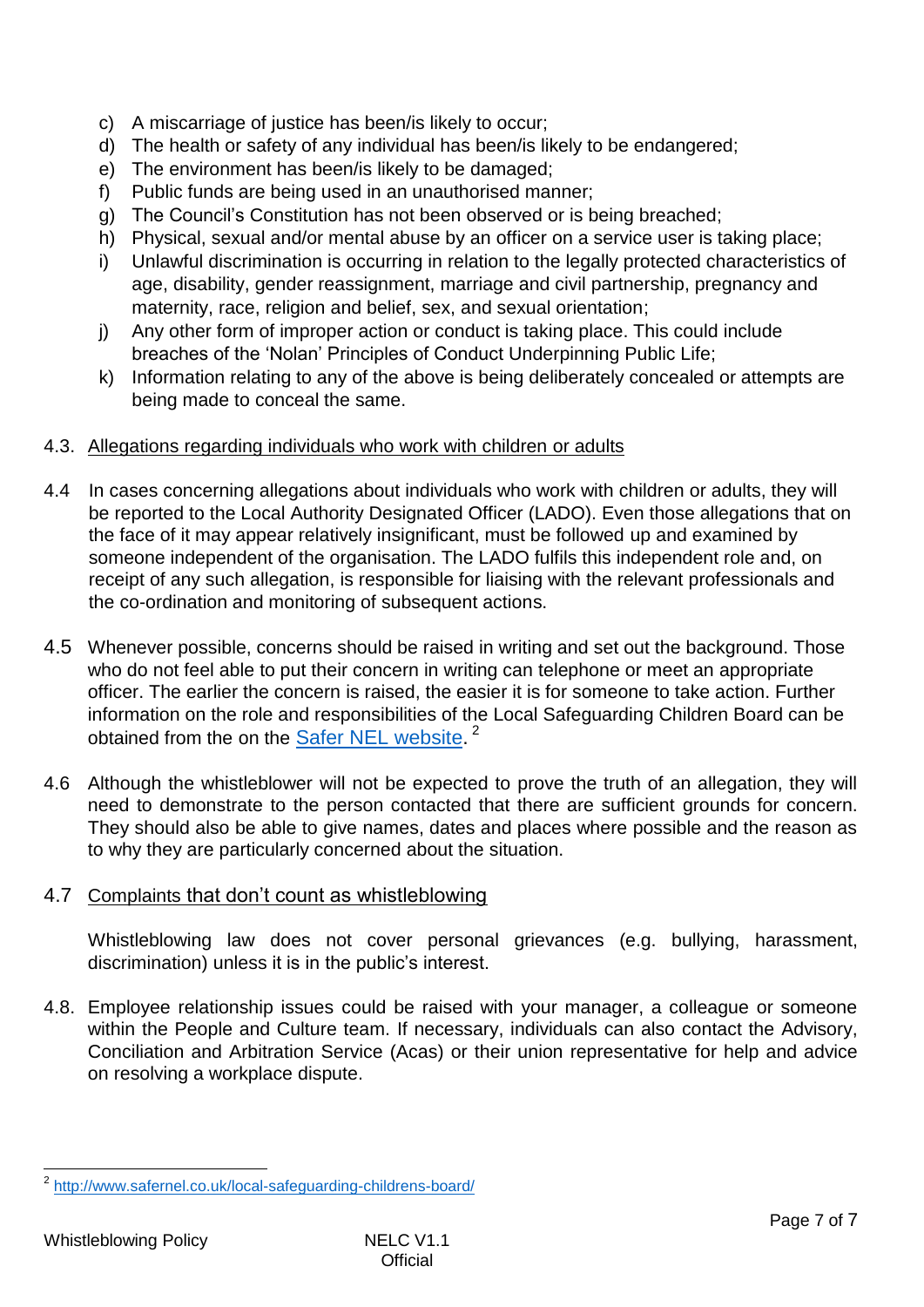## 5 How to raise a concern

- 5.1 Concerns can be raised in the following ways:
	- Email: [res-customerservices@nelincs.gov.uk](mailto:res-customerservices@nelincs.gov.uk) (administered by the Complaints Team)
	- In writing to the Complaints Team, Municipal Offices, Grimsby, North East Lincolnshire, DN31 1HU
	- Telephone 01472 326298 (option 4)
	- $\bullet$  Using the online [achieve form](https://nelincolnshire-self.achieveservice.com/en/AchieveForms/?form_uri=sandbox-publish://AF-Process-90a0df07-110e-4d42-984c-d3baa9614cf2/AF-Stage-3129c5b6-576b-410b-aba4-4a5c0bbdfb35/definition.json&redirectlink=%2F&cancelRedirectLink=%2F&category=AF-Category-eae3721d-0fd2-4e48-8551-f515ae1b863d)<sup>3</sup>
	- With a manager
	- With a trade union representative
	- With the Monitoring Officer
- 5.2 Raising a concern anonymously or confidentially
- 5.3 A concern can be raised anonymously however North East Lincolnshire Council may not be able to take the concern further if they do not have sufficient information.
- 5.4 A whistleblower can give their name but request confidentiality, in which case North East Lincolnshire Council will make every effort to protect their identity. If a whistleblower wishes to raise a concern anonymously, this should be stated at the start of the process.
- 5.5 If a concern is reported to the media, in most cases whistleblowing law rights do not apply.
- 5.6 How a concern will be handled depends on the circumstances of the concern and where the whistleblower feels confident making their disclosure. [There are other options if you do not](https://www.gov.uk/find-a-legal-adviser)  [want to report your concern to the Council](https://www.gov.uk/find-a-legal-adviser) including seeking legal advice.
- 6 How will concerns be dealt with?
- 6.1. The Council is committed to dealing with all whistleblowing concerns appropriately, consistently, fairly and professionally.
- 6.2. The action taken by the Council will depend on the nature of the concern. The matters raised may:
	- Be investigated internally
	- Be referred to the Police
	- Be referred to the external Auditor
	- Form the subject of an independent inquiry by another public body such as the Local Government Ombudsman or the Information Commissioners Office
- 6.3. In order to protect individuals and the Council, initial enquiries will be made by the Monitoring Officer (or an officer nominated by them) to decide whether an investigation is appropriate and, if so, what form it should take. Concerns or allegations, which fall within the scope of

 3 <https://www.nelincs.gov.uk/council-information-partnerships/complaints-compliments-and-suggestions/>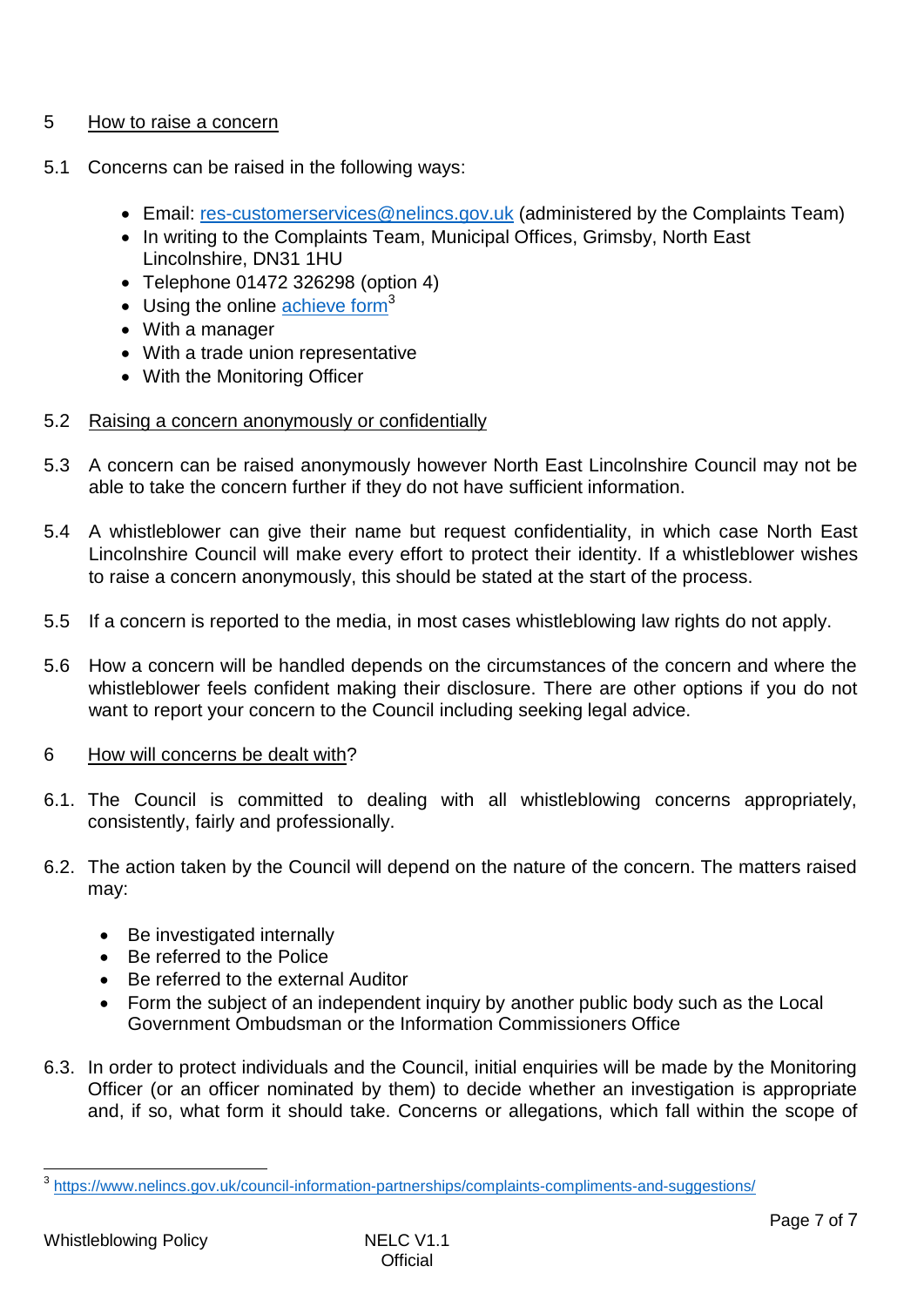other existing procedures (e.g. child protection, fraud, money laundering or discrimination issues) will normally be referred for consideration under those procedures.

- 6.4. The Council will write to the whistleblower raising the concern within a maximum of 10 working days, acknowledging that the concern has been received and if appropriate giving further details of what action the Council will be taking.
- 6.5. Please note, in certain high-risk situations, for example child protection concerns, interim action will already have been taken.
- 6.6. The amount of contact between the body considering the issues and the whistleblower will depend on the nature of the matters raised, the potential difficulties involved and the clarity of the information provided. If necessary, further information will be sought.
- 6.7. The Council will take steps to protect the whistleblower from any mistreatment, detriment or harassment that they may experience because of raising a concern. For instance, if the whistleblower is required to give evidence in criminal or disciplinary proceedings, the Council will advise and support them through the procedure.
- 6.8. The Council accepts that the whistleblower raising the concern needs to be assured that the matter has been properly addressed. Thus, subject to legal constraints, they will receive information about the outcomes of any investigations.
- <span id="page-5-0"></span>7 Taking further action
- 7.1. If there are genuine concerns about how North East Lincolnshire Council has handled a whistleblowing disclosure this can be raised with the investigating officer(s) and/or the Monitoring Officer. If a suitable conclusion to the matter cannot be reached North East Lincolnshire Council's external auditors can be contacted.
- 7.2. If an allegation is made but subsequently, following an investigation, not upheld then no action will be taken against the whistleblower providing they:
	- a) Have acted in the reasonable belief that the disclosure is in the public interest;
	- b) Believe that the information disclosed, and any allegation contained in it, is substantially true;
	- c) Have not acted for personal gain; and
	- d) Have not acted maliciously or made a false allegation.
- 7.3 It should be noted that if an allegation is made maliciously, falsely or for personal gain, appropriate action may be considered against the whistleblower. This could result in disciplinary action being considered and protection under PIDA will no longer apply.
- 7.4. If a whistleblower alerts a prescribed person or body, it must be one that deals with the issue that is being raised, e.g. a disclosure about wrongdoing in a care home can be made to the Care Quality Commission.